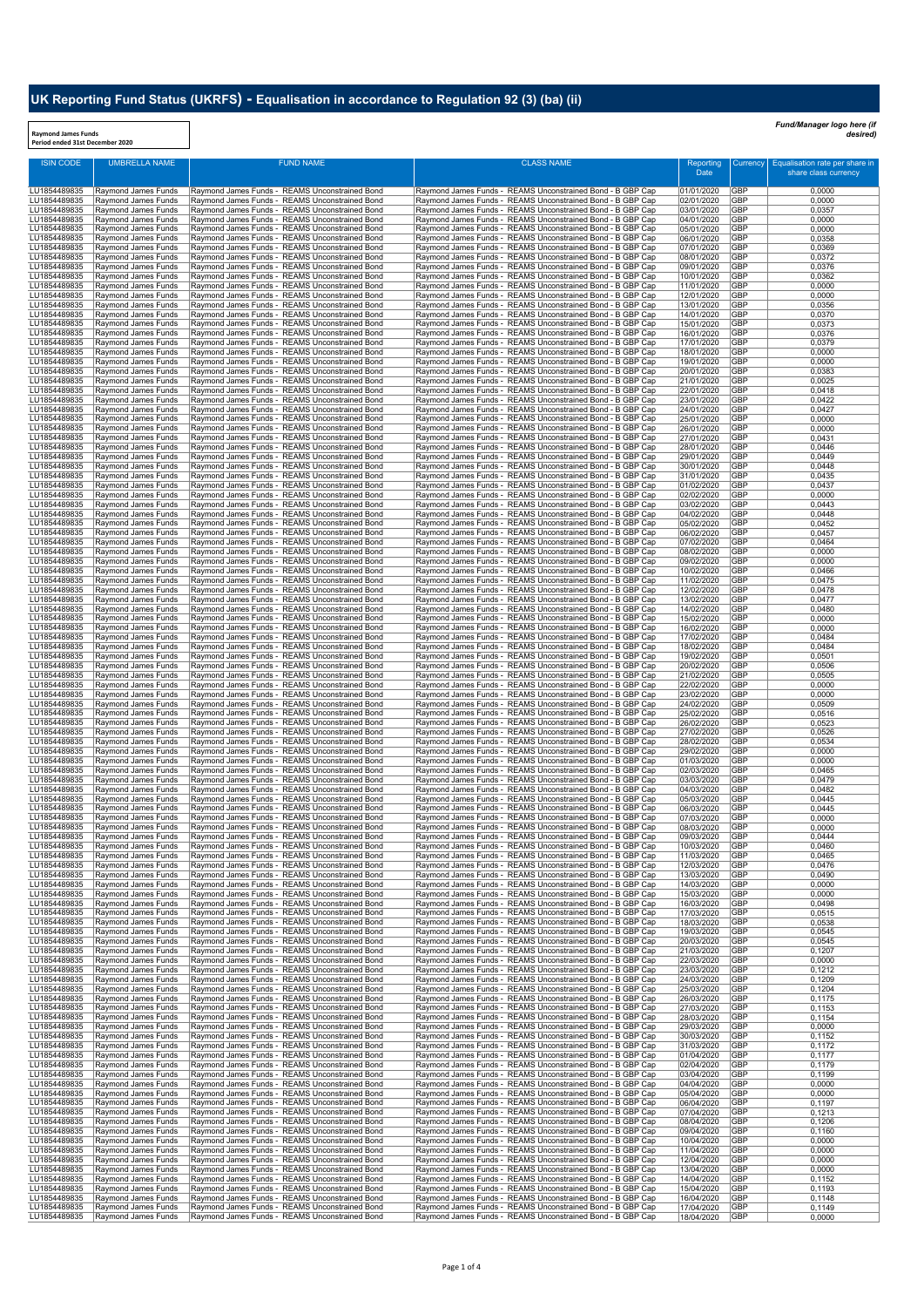| LU1854489835                 | Raymond James Funds                        | Raymond James Funds - REAMS Unconstrained Bond                                                   | Raymond James Funds - REAMS Unconstrained Bond - B GBP Cap                                                               | 19/04/2020<br><b>GBP</b>                             | 0,0000           |
|------------------------------|--------------------------------------------|--------------------------------------------------------------------------------------------------|--------------------------------------------------------------------------------------------------------------------------|------------------------------------------------------|------------------|
| LU1854489835                 | Raymond James Funds                        | Raymond James Funds - REAMS Unconstrained Bond                                                   | Raymond James Funds - REAMS Unconstrained Bond - B GBP Cap                                                               | 20/04/2020<br>GBP                                    | 0,1158           |
| LU1854489835                 | Raymond James Funds                        | Raymond James Funds - REAMS Unconstrained Bond                                                   | Raymond James Funds - REAMS Unconstrained Bond - B GBP Cap                                                               | 21/04/2020<br><b>GBP</b>                             | 0,1199           |
| LU1854489835                 | Raymond James Funds                        | Raymond James Funds - REAMS Unconstrained Bond                                                   | Raymond James Funds - REAMS Unconstrained Bond - B GBP Cap                                                               | 22/04/2020<br><b>GBP</b>                             | 0,1201           |
| LU1854489835<br>LU1854489835 | Raymond James Funds<br>Raymond James Funds | Raymond James Funds - REAMS Unconstrained Bond<br>Raymond James Funds - REAMS Unconstrained Bond | Raymond James Funds - REAMS Unconstrained Bond - B GBP Cap<br>Raymond James Funds - REAMS Unconstrained Bond - B GBP Cap | 23/04/2020<br><b>GBP</b><br>24/04/2020<br><b>GBP</b> | 0,1203<br>0,1213 |
| LU1854489835                 | Raymond James Funds                        | Raymond James Funds - REAMS Unconstrained Bond                                                   | Raymond James Funds - REAMS Unconstrained Bond - B GBP Cap                                                               | 25/04/2020<br><b>GBP</b>                             | 0,0000           |
| LU1854489835                 | Raymond James Funds                        | Raymond James Funds - REAMS Unconstrained Bond                                                   | Raymond James Funds - REAMS Unconstrained Bond - B GBP Cap                                                               | <b>GBP</b><br>26/04/2020                             | 0,0000           |
| LU1854489835                 | Raymond James Funds                        | Raymond James Funds - REAMS Unconstrained Bond                                                   | Raymond James Funds - REAMS Unconstrained Bond - B GBP Cap                                                               | 27/04/2020<br>GBP                                    | 0,1213           |
| LU1854489835                 | Raymond James Funds                        | Raymond James Funds - REAMS Unconstrained Bond                                                   | Raymond James Funds - REAMS Unconstrained Bond - B GBP Cap                                                               | <b>GBP</b><br>28/04/2020                             | 0,1231           |
| LU1854489835                 | Raymond James Funds                        | Raymond James Funds - REAMS Unconstrained Bond                                                   | Raymond James Funds - REAMS Unconstrained Bond - B GBP Cap                                                               | 29/04/2020<br>GBP                                    | 0,1237           |
| LU1854489835                 | Raymond James Funds                        | Raymond James Funds - REAMS Unconstrained Bond                                                   | Raymond James Funds - REAMS Unconstrained Bond - B GBP Cap                                                               | 30/04/2020<br><b>GBP</b>                             | 0,1230           |
| LU1854489835<br>LU1854489835 | Raymond James Funds<br>Raymond James Funds | Raymond James Funds - REAMS Unconstrained Bond<br>Raymond James Funds - REAMS Unconstrained Bond | Raymond James Funds - REAMS Unconstrained Bond - B GBP Cap<br>Raymond James Funds - REAMS Unconstrained Bond - B GBP Cap | 01/05/2020<br>GBP<br>02/05/2020<br>GBP               | 0,0000<br>0,0000 |
| LU1854489835                 | Raymond James Funds                        | Raymond James Funds - REAMS Unconstrained Bond                                                   | Raymond James Funds - REAMS Unconstrained Bond - B GBP Cap                                                               | 03/05/2020<br><b>GBP</b>                             | 0,0000           |
| LU1854489835                 | Raymond James Funds                        | Raymond James Funds - REAMS Unconstrained Bond                                                   | Raymond James Funds - REAMS Unconstrained Bond - B GBP Cap                                                               | 04/05/2020<br><b>GBP</b>                             | 0,1250           |
| LU1854489835                 | Raymond James Funds                        | Raymond James Funds - REAMS Unconstrained Bond                                                   | Raymond James Funds - REAMS Unconstrained Bond - B GBP Cap                                                               | 05/05/2020<br><b>GBP</b>                             | 0,1230           |
| LU1854489835                 | Raymond James Funds                        | Raymond James Funds - REAMS Unconstrained Bond                                                   | Raymond James Funds - REAMS Unconstrained Bond - B GBP Cap                                                               | 06/05/2020<br>GBP                                    | 0,1245           |
| LU1854489835<br>LU1854489835 | Raymond James Funds                        | Raymond James Funds - REAMS Unconstrained Bond                                                   | Raymond James Funds - REAMS Unconstrained Bond - B GBP Cap                                                               | 07/05/2020<br><b>GBP</b><br><b>GBP</b><br>08/05/2020 | 0,1299           |
| LU1854489835                 | Raymond James Funds<br>Raymond James Funds | Raymond James Funds - REAMS Unconstrained Bond<br>Raymond James Funds - REAMS Unconstrained Bond | Raymond James Funds - REAMS Unconstrained Bond - B GBP Cap<br>Raymond James Funds - REAMS Unconstrained Bond - B GBP Cap | GBP<br>09/05/2020                                    | 0,1362<br>0,0000 |
| LU1854489835                 | Raymond James Funds                        | Raymond James Funds - REAMS Unconstrained Bond                                                   | Raymond James Funds - REAMS Unconstrained Bond - B GBP Cap                                                               | <b>GBP</b><br>10/05/2020                             | 0,0000           |
| LU1854489835                 | Raymond James Funds                        | Raymond James Funds - REAMS Unconstrained Bond                                                   | Raymond James Funds - REAMS Unconstrained Bond - B GBP Cap                                                               | GBP<br>11/05/2020                                    | 0,1418           |
| LU1854489835                 | Raymond James Funds                        | Raymond James Funds - REAMS Unconstrained Bond                                                   | Raymond James Funds - REAMS Unconstrained Bond - B GBP Cap                                                               | 12/05/2020<br><b>GBP</b>                             | 0,1448           |
| LU1854489835                 | Raymond James Funds                        | Raymond James Funds - REAMS Unconstrained Bond                                                   | Raymond James Funds - REAMS Unconstrained Bond - B GBP Cap                                                               | 13/05/2020<br><b>GBP</b>                             | 0,1463           |
| LU1854489835<br>LU1854489835 | Raymond James Funds                        | Raymond James Funds - REAMS Unconstrained Bond<br>Raymond James Funds - REAMS Unconstrained Bond | Raymond James Funds - REAMS Unconstrained Bond - B GBP Cap<br>Raymond James Funds - REAMS Unconstrained Bond - B GBP Cap | 14/05/2020<br>GBP<br><b>GBP</b>                      | 0,1473           |
| LU1854489835                 | Raymond James Funds<br>Raymond James Funds | Raymond James Funds - REAMS Unconstrained Bond                                                   | Raymond James Funds - REAMS Unconstrained Bond - B GBP Cap                                                               | 15/05/2020<br>16/05/2020<br><b>GBP</b>               | 0,1489<br>0,0000 |
| LU1854489835                 | Raymond James Funds                        | Raymond James Funds - REAMS Unconstrained Bond                                                   | Raymond James Funds - REAMS Unconstrained Bond - B GBP Cap                                                               | 17/05/2020<br><b>GBP</b>                             | 0,0000           |
| LU1854489835                 | Raymond James Funds                        | Raymond James Funds - REAMS Unconstrained Bond                                                   | Raymond James Funds - REAMS Unconstrained Bond - B GBP Cap                                                               | 18/05/2020<br><b>GBP</b>                             | 0,1487           |
| LU1854489835                 | Raymond James Funds                        | Raymond James Funds - REAMS Unconstrained Bond                                                   | Raymond James Funds - REAMS Unconstrained Bond - B GBP Cap                                                               | 19/05/2020<br>GBP                                    | 0,1499           |
| LU1854489835                 | Raymond James Funds                        | Raymond James Funds - REAMS Unconstrained Bond                                                   | Raymond James Funds - REAMS Unconstrained Bond - B GBP Cap                                                               | <b>GBP</b><br>20/05/2020                             | 0,1527           |
| LU1854489835                 | Raymond James Funds                        | Raymond James Funds - REAMS Unconstrained Bond                                                   | Raymond James Funds - REAMS Unconstrained Bond - B GBP Cap                                                               | GBP<br>21/05/2020                                    | 0,0000           |
| LU1854489835<br>LU1854489835 | Raymond James Funds<br>Raymond James Funds | Raymond James Funds - REAMS Unconstrained Bond<br>Raymond James Funds - REAMS Unconstrained Bond | Raymond James Funds - REAMS Unconstrained Bond - B GBP Cap<br>Raymond James Funds - REAMS Unconstrained Bond - B GBP Cap | GBP<br>22/05/2020<br><b>GBP</b><br>23/05/2020        | 0,1543<br>0,0000 |
| LU1854489835                 | Raymond James Funds                        | Raymond James Funds - REAMS Unconstrained Bond                                                   | Raymond James Funds - REAMS Unconstrained Bond - B GBP Cap                                                               | 24/05/2020<br><b>GBP</b>                             | 0,0000           |
| LU1854489835                 | Raymond James Funds                        | Raymond James Funds - REAMS Unconstrained Bond                                                   | Raymond James Funds - REAMS Unconstrained Bond - B GBP Cap                                                               | 25/05/2020<br>GBP                                    | 0,1541           |
| LU1854489835                 | Raymond James Funds                        | Raymond James Funds - REAMS Unconstrained Bond                                                   | Raymond James Funds - REAMS Unconstrained Bond - B GBP Cap                                                               | 26/05/2020<br>GBP                                    | 0,1522           |
| LU1854489835                 | Raymond James Funds                        | Raymond James Funds - REAMS Unconstrained Bond                                                   | Raymond James Funds - REAMS Unconstrained Bond - B GBP Cap                                                               | <b>GBP</b><br>27/05/2020                             | 0,1561           |
| LU1854489835                 | Raymond James Funds                        | Raymond James Funds - REAMS Unconstrained Bond                                                   | Raymond James Funds - REAMS Unconstrained Bond - B GBP Cap                                                               | 28/05/2020<br><b>GBP</b>                             | 0,1598           |
| LU1854489835<br>LU1854489835 | Raymond James Funds<br>Raymond James Funds | Raymond James Funds - REAMS Unconstrained Bond<br>Raymond James Funds - REAMS Unconstrained Bond | Raymond James Funds - REAMS Unconstrained Bond - B GBP Cap<br>Raymond James Funds - REAMS Unconstrained Bond - B GBP Cap | <b>GBP</b><br>29/05/2020<br><b>GBP</b><br>30/05/2020 | 0,1607<br>0,1608 |
| LU1854489835                 | Raymond James Funds                        | Raymond James Funds - REAMS Unconstrained Bond                                                   | Raymond James Funds - REAMS Unconstrained Bond - B GBP Cap                                                               | 31/05/2020<br>GBP                                    | 0,0000           |
| LU1854489835                 | Raymond James Funds                        | Raymond James Funds - REAMS Unconstrained Bond                                                   | Raymond James Funds - REAMS Unconstrained Bond - B GBP Cap                                                               | 01/06/2020<br><b>GBP</b>                             | 0,0000           |
| LU1854489835                 | Raymond James Funds                        | Raymond James Funds - REAMS Unconstrained Bond                                                   | Raymond James Funds - REAMS Unconstrained Bond - B GBP Cap                                                               | <b>GBP</b><br>02/06/2020                             | 0,1579           |
| LU1854489835                 | Raymond James Funds                        | Raymond James Funds - REAMS Unconstrained Bond                                                   | Raymond James Funds - REAMS Unconstrained Bond - B GBP Cap                                                               | GBP<br>03/06/2020                                    | 0,1590           |
| LU1854489835                 | Raymond James Funds                        | Raymond James Funds - REAMS Unconstrained Bond                                                   | Raymond James Funds - REAMS Unconstrained Bond - B GBP Cap                                                               | <b>GBP</b><br>04/06/2020                             | 0,1595           |
| LU1854489835<br>LU1854489835 | Raymond James Funds<br>Raymond James Funds | Raymond James Funds - REAMS Unconstrained Bond<br>Raymond James Funds - REAMS Unconstrained Bond | Raymond James Funds - REAMS Unconstrained Bond - B GBP Cap<br>Raymond James Funds - REAMS Unconstrained Bond - B GBP Cap | GBP<br>05/06/2020<br>06/06/2020<br><b>GBP</b>        | 0,1590<br>0,0000 |
| LU1854489835                 | Raymond James Funds                        | Raymond James Funds - REAMS Unconstrained Bond                                                   | Raymond James Funds - REAMS Unconstrained Bond - B GBP Cap                                                               | 07/06/2020<br>GBP                                    | 0,0000           |
| LU1854489835                 | Raymond James Funds                        | Raymond James Funds - REAMS Unconstrained Bond                                                   | Raymond James Funds - REAMS Unconstrained Bond - B GBP Cap                                                               | 08/06/2020<br>GBP                                    | 0,1594           |
| LU1854489835                 | Raymond James Funds                        | Raymond James Funds - REAMS Unconstrained Bond                                                   | Raymond James Funds - REAMS Unconstrained Bond - B GBP Cap                                                               | 09/06/2020<br><b>GBP</b>                             | 0,1607           |
| LU1854489835                 | Raymond James Funds                        | Raymond James Funds - REAMS Unconstrained Bond                                                   | Raymond James Funds - REAMS Unconstrained Bond - B GBP Cap                                                               | 10/06/2020<br><b>GBP</b>                             | 0,1612           |
| LU1854489835                 | Raymond James Funds                        | Raymond James Funds - REAMS Unconstrained Bond                                                   | Raymond James Funds - REAMS Unconstrained Bond - B GBP Cap                                                               | 11/06/2020<br><b>GBP</b>                             | 0,1634           |
| LU1854489835<br>LU1854489835 | Raymond James Funds<br>Raymond James Funds | Raymond James Funds - REAMS Unconstrained Bond<br>Raymond James Funds - REAMS Unconstrained Bond | Raymond James Funds - REAMS Unconstrained Bond - B GBP Cap<br>Raymond James Funds - REAMS Unconstrained Bond - B GBP Cap | 12/06/2020<br><b>GBP</b><br>13/06/2020<br><b>GBP</b> | 0,1656<br>0,0000 |
| LU1854489835                 | Raymond James Funds                        | Raymond James Funds - REAMS Unconstrained Bond                                                   | Raymond James Funds - REAMS Unconstrained Bond - B GBP Cap                                                               | <b>GBP</b><br>14/06/2020                             | 0,0000           |
| LU1854489835                 | Raymond James Funds                        | Raymond James Funds - REAMS Unconstrained Bond                                                   | Raymond James Funds - REAMS Unconstrained Bond - B GBP Cap                                                               | GBP<br>15/06/2020                                    | 0,1654           |
| LU1854489835                 | Raymond James Funds                        | Raymond James Funds - REAMS Unconstrained Bond                                                   | Raymond James Funds - REAMS Unconstrained Bond - B GBP Cap                                                               | <b>GBP</b><br>16/06/2020                             | 0,1669           |
| LU1854489835                 | Raymond James Funds                        | Raymond James Funds - REAMS Unconstrained Bond                                                   | Raymond James Funds - REAMS Unconstrained Bond - B GBP Cap                                                               | GBP<br>17/06/2020                                    | 0,1681           |
| LU1854489835<br>LU1854489835 | Raymond James Funds<br>Raymond James Funds | Raymond James Funds - REAMS Unconstrained Bond<br>Raymond James Funds - REAMS Unconstrained Bond | Raymond James Funds - REAMS Unconstrained Bond - B GBP Cap<br>Raymond James Funds - REAMS Unconstrained Bond - B GBP Cap | 18/06/2020<br><b>GBP</b><br>19/06/2020<br>GBP        | 0,1705<br>0,1717 |
| LU1854489835                 | Raymond James Funds                        | Raymond James Funds - REAMS Unconstrained Bond                                                   | Raymond James Funds - REAMS Unconstrained Bond - B GBP Cap                                                               | 20/06/2020<br>GBP                                    | 0,0000           |
| LU1854489835                 | Raymond James Funds                        | Raymond James Funds - REAMS Unconstrained Bond                                                   | Raymond James Funds - REAMS Unconstrained Bond - B GBP Cap                                                               | 21/06/2020<br>GBP                                    | 0,0000           |
| LU1854489835                 | Raymond James Funds                        | Raymond James Funds - REAMS Unconstrained Bond                                                   | Raymond James Funds - REAMS Unconstrained Bond - B GBP Cap                                                               | 22/06/2020<br>GBP                                    | 0,1709           |
| LU1854489835                 | Raymond James Funds                        | Raymond James Funds - REAMS Unconstrained Bond                                                   | Raymond James Funds - REAMS Unconstrained Bond - B GBP Cap                                                               | 23/06/2020<br>GBP                                    | 0,1882           |
| LU1854489835                 | Raymond James Funds                        | Raymond James Funds - REAMS Unconstrained Bond                                                   | Raymond James Funds - REAMS Unconstrained Bond - B GBP Cap                                                               | 24/06/2020<br><b>GBP</b>                             | 0,1893           |
| LU1854489835<br>LU1854489835 | Raymond James Funds                        | Raymond James Funds - REAMS Unconstrained Bond<br>Raymond James Funds - REAMS Unconstrained Bond | Raymond James Funds - REAMS Unconstrained Bond - B GBP Cap<br>Raymond James Funds - REAMS Unconstrained Bond - B GBP Cap | <b>GBP</b><br>25/06/2020<br><b>GBP</b>               | 0,1909           |
| LU1854489835                 | Raymond James Funds<br>Raymond James Funds | Raymond James Funds - REAMS Unconstrained Bond                                                   | Raymond James Funds - REAMS Unconstrained Bond - B GBP Cap                                                               | 26/06/2020<br>GBP<br>27/06/2020                      | 0,1926<br>0,0000 |
| LU1854489835                 | Raymond James Funds                        | Raymond James Funds - REAMS Unconstrained Bond                                                   | Raymond James Funds - REAMS Unconstrained Bond - B GBP Cap                                                               | GBP<br>28/06/2020                                    | 0,0000           |
| LU1854489835                 | Raymond James Funds                        | Raymond James Funds - REAMS Unconstrained Bond                                                   | Raymond James Funds - REAMS Unconstrained Bond - B GBP Cap                                                               | GBP<br>29/06/2020                                    | 0,1942           |
| LU1854489835                 | Raymond James Funds                        | Raymond James Funds - REAMS Unconstrained Bond                                                   | Raymond James Funds - REAMS Unconstrained Bond - B GBP Cap                                                               | 30/06/2020<br>GBP                                    | 0,1946           |
| LU1854489835                 | Raymond James Funds                        | Raymond James Funds - REAMS Unconstrained Bond                                                   | Raymond James Funds - REAMS Unconstrained Bond - B GBP Cap                                                               | 01/07/2020<br> GBP                                   | 0,1936           |
| LU1854489835<br>LU1854489835 | Raymond James Funds<br>Raymond James Funds | Raymond James Funds - REAMS Unconstrained Bond<br>Raymond James Funds - REAMS Unconstrained Bond | Raymond James Funds - REAMS Unconstrained Bond - B GBP Cap<br>Raymond James Funds - REAMS Unconstrained Bond - B GBP Cap | 02/07/2020<br><b>GBP</b>                             | 0,1945<br>0,1949 |
| LU1854489835                 | Raymond James Funds                        | Raymond James Funds - REAMS Unconstrained Bond                                                   | Raymond James Funds - REAMS Unconstrained Bond - B GBP Cap                                                               | 03/07/2020<br><b>GBP</b><br>04/07/2020<br>GBP        | 0,0000           |
| LU1854489835                 | Raymond James Funds                        | Raymond James Funds - REAMS Unconstrained Bond                                                   | Raymond James Funds - REAMS Unconstrained Bond - B GBP Cap                                                               | 05/07/2020<br>GBP                                    | 0,0000           |
| LU1854489835                 | Raymond James Funds                        | Raymond James Funds - REAMS Unconstrained Bond                                                   | Raymond James Funds - REAMS Unconstrained Bond - B GBP Cap                                                               | 06/07/2020<br><b>GBP</b>                             | 0,1960           |
| LU1854489835                 | Raymond James Funds                        | Raymond James Funds - REAMS Unconstrained Bond                                                   | Raymond James Funds - REAMS Unconstrained Bond - B GBP Cap                                                               | 07/07/2020<br><b>GBP</b>                             | 0,1959           |
| LU1854489835                 | Raymond James Funds                        | Raymond James Funds - REAMS Unconstrained Bond                                                   | Raymond James Funds - REAMS Unconstrained Bond - B GBP Cap                                                               | 08/07/2020<br><b>GBP</b>                             | 0,1958           |
| LU1854489835<br>LU1854489835 | Raymond James Funds                        | Raymond James Funds - REAMS Unconstrained Bond<br>Raymond James Funds - REAMS Unconstrained Bond | Raymond James Funds - REAMS Unconstrained Bond - B GBP Cap<br>Raymond James Funds - REAMS Unconstrained Bond - B GBP Cap | 09/07/2020<br><b>GBP</b><br>10/07/2020<br><b>GBP</b> | 0,1955<br>0,1958 |
| LU1854489835                 | Raymond James Funds<br>Raymond James Funds | Raymond James Funds - REAMS Unconstrained Bond                                                   | Raymond James Funds - REAMS Unconstrained Bond - B GBP Cap                                                               | 11/07/2020<br><b>GBP</b>                             | 0,0000           |
| LU1854489835                 | Raymond James Funds                        | Raymond James Funds - REAMS Unconstrained Bond                                                   | Raymond James Funds - REAMS Unconstrained Bond - B GBP Cap                                                               | <b>GBP</b><br>12/07/2020                             | 0,0000           |
| LU1854489835                 | Raymond James Funds                        | Raymond James Funds - REAMS Unconstrained Bond                                                   | Raymond James Funds - REAMS Unconstrained Bond - B GBP Cap                                                               | 13/07/2020<br><b>GBP</b>                             | 0,1965           |
| LU1854489835                 | Raymond James Funds                        | Raymond James Funds - REAMS Unconstrained Bond                                                   | Raymond James Funds - REAMS Unconstrained Bond - B GBP Cap                                                               | 14/07/2020<br><b>GBP</b>                             | 0,1994           |
| LU1854489835<br>LU1854489835 | Raymond James Funds<br>Raymond James Funds | Raymond James Funds - REAMS Unconstrained Bond<br>Raymond James Funds - REAMS Unconstrained Bond | Raymond James Funds - REAMS Unconstrained Bond - B GBP Cap<br>Raymond James Funds - REAMS Unconstrained Bond - B GBP Cap | 15/07/2020<br><b>GBP</b><br>16/07/2020               | 0,1994<br>0,2013 |
| LU1854489835                 | Raymond James Funds                        | Raymond James Funds - REAMS Unconstrained Bond                                                   | Raymond James Funds - REAMS Unconstrained Bond - B GBP Cap                                                               | <b>GBP</b><br>17/07/2020<br>GBP                      | 0,2021           |
| LU1854489835                 | Raymond James Funds                        | Raymond James Funds - REAMS Unconstrained Bond                                                   | Raymond James Funds - REAMS Unconstrained Bond - B GBP Cap                                                               | 18/07/2020<br>GBP                                    | 0,0000           |
| LU1854489835                 | Raymond James Funds                        | Raymond James Funds - REAMS Unconstrained Bond                                                   | Raymond James Funds - REAMS Unconstrained Bond - B GBP Cap                                                               | 19/07/2020<br><b>GBP</b>                             | 0,0000           |
| LU1854489835                 | Raymond James Funds                        | Raymond James Funds - REAMS Unconstrained Bond                                                   | Raymond James Funds - REAMS Unconstrained Bond - B GBP Cap                                                               | 20/07/2020<br><b>GBP</b>                             | 0,2003           |
| LU1854489835                 | Raymond James Funds                        | Raymond James Funds - REAMS Unconstrained Bond                                                   | Raymond James Funds - REAMS Unconstrained Bond - B GBP Cap                                                               | <b>GBP</b><br>21/07/2020                             | 0,2006           |
| LU1854489835<br>LU1854489835 | Raymond James Funds<br>Raymond James Funds | Raymond James Funds - REAMS Unconstrained Bond<br>Raymond James Funds - REAMS Unconstrained Bond | Raymond James Funds - REAMS Unconstrained Bond - B GBP Cap<br>Raymond James Funds - REAMS Unconstrained Bond - B GBP Cap | 22/07/2020<br>GBP<br>23/07/2020<br>GBP               | 0,2012<br>0,2015 |
| LU1854489835                 | Raymond James Funds                        | Raymond James Funds - REAMS Unconstrained Bond                                                   | Raymond James Funds - REAMS Unconstrained Bond - B GBP Cap                                                               | 24/07/2020<br>GBP                                    | 0,2014           |
| LU1854489835                 | Raymond James Funds                        | Raymond James Funds - REAMS Unconstrained Bond                                                   | Raymond James Funds - REAMS Unconstrained Bond - B GBP Cap                                                               | 25/07/2020<br>GBP                                    | 0,0000           |
| LU1854489835                 | Raymond James Funds                        | Raymond James Funds - REAMS Unconstrained Bond                                                   | Raymond James Funds - REAMS Unconstrained Bond - B GBP Cap                                                               | 26/07/2020<br>GBP                                    | 0,0000           |
| LU1854489835                 | Raymond James Funds                        | Raymond James Funds - REAMS Unconstrained Bond                                                   | Raymond James Funds - REAMS Unconstrained Bond - B GBP Cap                                                               | 27/07/2020<br>GBP                                    | 0,2005           |
| LU1854489835                 | Raymond James Funds<br>Raymond James Funds | Raymond James Funds - REAMS Unconstrained Bond<br>Raymond James Funds - REAMS Unconstrained Bond | Raymond James Funds - REAMS Unconstrained Bond - B GBP Cap<br>Raymond James Funds - REAMS Unconstrained Bond - B GBP Cap | 28/07/2020<br>GBP                                    | 0,1999           |
| LU1854489835<br>LU1854489835 | Raymond James Funds                        | Raymond James Funds - REAMS Unconstrained Bond                                                   | Raymond James Funds - REAMS Unconstrained Bond - B GBP Cap                                                               | 29/07/2020<br>GBP<br>30/07/2020<br>GBP               | 0,2030<br>0,2024 |
| LU1854489835                 | Raymond James Funds                        | Raymond James Funds - REAMS Unconstrained Bond                                                   | Raymond James Funds - REAMS Unconstrained Bond - B GBP Cap                                                               | 31/07/2020<br>GBP                                    | 0,2022           |
| LU1854489835                 | Raymond James Funds                        | Raymond James Funds - REAMS Unconstrained Bond                                                   | Raymond James Funds - REAMS Unconstrained Bond - B GBP Cap                                                               | 01/08/2020<br><b>GBP</b>                             | 0,2026           |
| LU1854489835                 | Raymond James Funds                        | Raymond James Funds - REAMS Unconstrained Bond                                                   | Raymond James Funds - REAMS Unconstrained Bond - B GBP Cap                                                               | 02/08/2020<br><b>GBP</b>                             | 0,0000           |
| LU1854489835                 | Raymond James Funds                        | Raymond James Funds - REAMS Unconstrained Bond                                                   | Raymond James Funds - REAMS Unconstrained Bond - B GBP Cap                                                               | 03/08/2020<br>GBP                                    | 0,2031           |
| LU1854489835<br>LU1854489835 | Raymond James Funds<br>Raymond James Funds | Raymond James Funds - REAMS Unconstrained Bond<br>Raymond James Funds - REAMS Unconstrained Bond | Raymond James Funds - REAMS Unconstrained Bond - B GBP Cap<br>Raymond James Funds - REAMS Unconstrained Bond - B GBP Cap | 04/08/2020<br>GBP<br>05/08/2020<br>GBP               | 0,2040<br>0,2035 |
| LU1854489835                 | Raymond James Funds                        | Raymond James Funds - REAMS Unconstrained Bond                                                   | Raymond James Funds - REAMS Unconstrained Bond - B GBP Cap                                                               | 06/08/2020<br>GBP                                    | 0,2034           |
| LU1854489835                 | Raymond James Funds                        | Raymond James Funds - REAMS Unconstrained Bond                                                   | Raymond James Funds - REAMS Unconstrained Bond - B GBP Cap                                                               | 07/08/2020<br>GBP                                    | 0,2057           |
| LU1854489835                 | Raymond James Funds                        | Raymond James Funds - REAMS Unconstrained Bond                                                   | Raymond James Funds - REAMS Unconstrained Bond - B GBP Cap                                                               | 08/08/2020<br>GBP                                    | 0,0000           |
| LU1854489835                 | Raymond James Funds                        | Raymond James Funds - REAMS Unconstrained Bond                                                   | Raymond James Funds - REAMS Unconstrained Bond - B GBP Cap                                                               | 09/08/2020<br><b>GBP</b>                             | 0,0000           |
| LU1854489835                 | Raymond James Funds<br>Raymond James Funds | Raymond James Funds - REAMS Unconstrained Bond<br>Raymond James Funds - REAMS Unconstrained Bond | Raymond James Funds - REAMS Unconstrained Bond - B GBP Cap                                                               | 10/08/2020<br><b>GBP</b>                             | 0,2054           |
| LU1854489835<br>LU1854489835 | Raymond James Funds                        | Raymond James Funds - REAMS Unconstrained Bond                                                   | Raymond James Funds - REAMS Unconstrained Bond - B GBP Cap<br>Raymond James Funds - REAMS Unconstrained Bond - B GBP Cap | 11/08/2020<br><b>GBP</b><br>12/08/2020<br>GBP        | 0,2069<br>0,2080 |
| LU1854489835                 | Raymond James Funds                        | Raymond James Funds - REAMS Unconstrained Bond                                                   | Raymond James Funds - REAMS Unconstrained Bond - B GBP Cap                                                               | 13/08/2020<br>GBP                                    | 0,2079           |
| LU1854489835                 | Raymond James Funds                        | Raymond James Funds - REAMS Unconstrained Bond                                                   | Raymond James Funds - REAMS Unconstrained Bond - B GBP Cap                                                               | 14/08/2020<br><b>GBP</b>                             | 0,2081           |
| LU1854489835                 | Raymond James Funds                        | Raymond James Funds - REAMS Unconstrained Bond                                                   | Raymond James Funds - REAMS Unconstrained Bond - B GBP Cap                                                               | <b>GBP</b><br>15/08/2020                             | 0,0000           |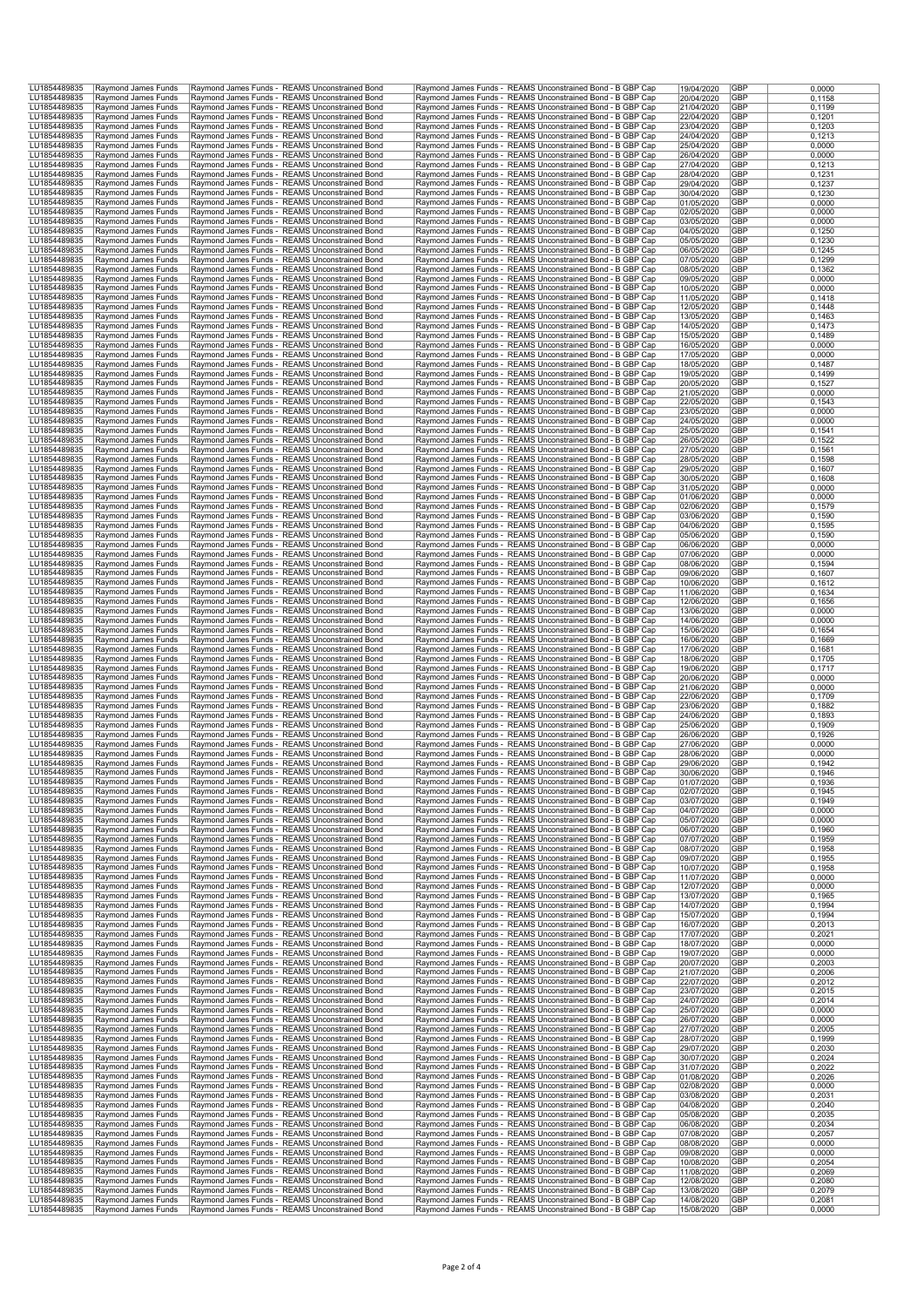| LU1854489835                                                                                                                                                                                                                                                                                                                                                                                                                                                                                                                                                                                                                 | Raymond James Funds                        | Raymond James Funds - REAMS Unconstrained Bond                                                   | Raymond James Funds - REAMS Unconstrained Bond - B GBP Cap                                                               | 16/08/2020<br><b>GBP</b>                             | 0,0000           |
|------------------------------------------------------------------------------------------------------------------------------------------------------------------------------------------------------------------------------------------------------------------------------------------------------------------------------------------------------------------------------------------------------------------------------------------------------------------------------------------------------------------------------------------------------------------------------------------------------------------------------|--------------------------------------------|--------------------------------------------------------------------------------------------------|--------------------------------------------------------------------------------------------------------------------------|------------------------------------------------------|------------------|
|                                                                                                                                                                                                                                                                                                                                                                                                                                                                                                                                                                                                                              | Raymond James Funds                        | Raymond James Funds - REAMS Unconstrained Bond                                                   | Raymond James Funds - REAMS Unconstrained Bond - B GBP Cap                                                               | GBP<br>17/08/2020                                    | 0,2085           |
| LU1854489835                                                                                                                                                                                                                                                                                                                                                                                                                                                                                                                                                                                                                 | Raymond James Funds                        | Raymond James Funds - REAMS Unconstrained Bond                                                   | Raymond James Funds - REAMS Unconstrained Bond - B GBP Cap                                                               | 18/08/2020<br><b>GBP</b>                             | 0,2070           |
| LU1854489835                                                                                                                                                                                                                                                                                                                                                                                                                                                                                                                                                                                                                 | Raymond James Funds                        | Raymond James Funds - REAMS Unconstrained Bond                                                   | Raymond James Funds - REAMS Unconstrained Bond - B GBP Cap                                                               | 19/08/2020<br><b>GBP</b>                             | 0,2084           |
| LU1854489835<br>LU1854489835                                                                                                                                                                                                                                                                                                                                                                                                                                                                                                                                                                                                 | Raymond James Funds<br>Raymond James Funds | Raymond James Funds - REAMS Unconstrained Bond<br>Raymond James Funds - REAMS Unconstrained Bond | Raymond James Funds - REAMS Unconstrained Bond - B GBP Cap<br>Raymond James Funds - REAMS Unconstrained Bond - B GBP Cap | 20/08/2020<br><b>GBP</b><br>21/08/2020<br><b>GBP</b> | 0,2085<br>0,2108 |
| LU1854489835                                                                                                                                                                                                                                                                                                                                                                                                                                                                                                                                                                                                                 | Raymond James Funds                        | Raymond James Funds - REAMS Unconstrained Bond                                                   | Raymond James Funds - REAMS Unconstrained Bond - B GBP Cap                                                               | 22/08/2020<br><b>GBP</b>                             | 0,0000           |
| LU1854489835                                                                                                                                                                                                                                                                                                                                                                                                                                                                                                                                                                                                                 | Raymond James Funds                        | Raymond James Funds - REAMS Unconstrained Bond                                                   | Raymond James Funds - REAMS Unconstrained Bond - B GBP Cap                                                               | <b>GBP</b><br>23/08/2020                             | 0,0000           |
| LU1854489835                                                                                                                                                                                                                                                                                                                                                                                                                                                                                                                                                                                                                 | Raymond James Funds                        | Raymond James Funds - REAMS Unconstrained Bond                                                   | Raymond James Funds - REAMS Unconstrained Bond - B GBP Cap                                                               | 24/08/2020<br>GBP                                    | 0,2127           |
| LU1854489835                                                                                                                                                                                                                                                                                                                                                                                                                                                                                                                                                                                                                 | Raymond James Funds                        | Raymond James Funds - REAMS Unconstrained Bond                                                   | Raymond James Funds - REAMS Unconstrained Bond - B GBP Cap                                                               | <b>GBP</b><br>25/08/2020                             | 0,2134           |
| LU1854489835                                                                                                                                                                                                                                                                                                                                                                                                                                                                                                                                                                                                                 | Raymond James Funds                        | Raymond James Funds - REAMS Unconstrained Bond                                                   | Raymond James Funds - REAMS Unconstrained Bond - B GBP Cap                                                               | GBP<br>26/08/2020                                    | 0,2125           |
| LU1854489835<br>LU1854489835                                                                                                                                                                                                                                                                                                                                                                                                                                                                                                                                                                                                 | Raymond James Funds<br>Raymond James Funds | Raymond James Funds - REAMS Unconstrained Bond<br>Raymond James Funds - REAMS Unconstrained Bond | Raymond James Funds - REAMS Unconstrained Bond - B GBP Cap<br>Raymond James Funds - REAMS Unconstrained Bond - B GBP Cap | 27/08/2020<br><b>GBP</b><br>28/08/2020<br>GBP        | 0,2135<br>0,2114 |
| LU1854489835                                                                                                                                                                                                                                                                                                                                                                                                                                                                                                                                                                                                                 | Raymond James Funds                        | Raymond James Funds - REAMS Unconstrained Bond                                                   | Raymond James Funds - REAMS Unconstrained Bond - B GBP Cap                                                               | 29/08/2020<br>GBP                                    | 0,0000           |
| LU1854489835                                                                                                                                                                                                                                                                                                                                                                                                                                                                                                                                                                                                                 | Raymond James Funds                        | Raymond James Funds - REAMS Unconstrained Bond                                                   | Raymond James Funds - REAMS Unconstrained Bond - B GBP Cap                                                               | <b>GBP</b><br>30/08/2020                             | 0,0000           |
| LU1854489835                                                                                                                                                                                                                                                                                                                                                                                                                                                                                                                                                                                                                 | Raymond James Funds                        | Raymond James Funds - REAMS Unconstrained Bond                                                   | Raymond James Funds - REAMS Unconstrained Bond - B GBP Cap                                                               | 31/08/2020<br><b>GBP</b>                             | 0,2112           |
| LU1854489835                                                                                                                                                                                                                                                                                                                                                                                                                                                                                                                                                                                                                 | Raymond James Funds                        | Raymond James Funds - REAMS Unconstrained Bond                                                   | Raymond James Funds - REAMS Unconstrained Bond - B GBP Cap                                                               | 01/09/2020<br><b>GBP</b>                             | 0,2125           |
| LU1854489835                                                                                                                                                                                                                                                                                                                                                                                                                                                                                                                                                                                                                 | Raymond James Funds                        | Raymond James Funds - REAMS Unconstrained Bond                                                   | Raymond James Funds - REAMS Unconstrained Bond - B GBP Cap                                                               | 02/09/2020<br>GBP                                    | 0,2133           |
| LU1854489835<br>LU1854489835                                                                                                                                                                                                                                                                                                                                                                                                                                                                                                                                                                                                 | Raymond James Funds                        | Raymond James Funds - REAMS Unconstrained Bond<br>Raymond James Funds - REAMS Unconstrained Bond | Raymond James Funds - REAMS Unconstrained Bond - B GBP Cap<br>Raymond James Funds - REAMS Unconstrained Bond - B GBP Cap | 03/09/2020<br><b>GBP</b><br><b>GBP</b><br>04/09/2020 | 0,2149           |
| LU1854489835                                                                                                                                                                                                                                                                                                                                                                                                                                                                                                                                                                                                                 | Raymond James Funds<br>Raymond James Funds | Raymond James Funds - REAMS Unconstrained Bond                                                   | Raymond James Funds - REAMS Unconstrained Bond - B GBP Cap                                                               | GBP<br>05/09/2020                                    | 0,2156<br>0,0000 |
| LU1854489835                                                                                                                                                                                                                                                                                                                                                                                                                                                                                                                                                                                                                 | Raymond James Funds                        | Raymond James Funds - REAMS Unconstrained Bond                                                   | Raymond James Funds - REAMS Unconstrained Bond - B GBP Cap                                                               | <b>GBP</b><br>06/09/2020                             | 0,0000           |
| LU1854489835                                                                                                                                                                                                                                                                                                                                                                                                                                                                                                                                                                                                                 | Raymond James Funds                        | Raymond James Funds - REAMS Unconstrained Bond                                                   | Raymond James Funds - REAMS Unconstrained Bond - B GBP Cap                                                               | GBP<br>07/09/2020                                    | 0,0000           |
| LU1854489835                                                                                                                                                                                                                                                                                                                                                                                                                                                                                                                                                                                                                 | Raymond James Funds                        | Raymond James Funds - REAMS Unconstrained Bond                                                   | Raymond James Funds - REAMS Unconstrained Bond - B GBP Cap                                                               | 08/09/2020<br><b>GBP</b>                             | 0,2194           |
| LU1854489835                                                                                                                                                                                                                                                                                                                                                                                                                                                                                                                                                                                                                 | Raymond James Funds                        | Raymond James Funds - REAMS Unconstrained Bond                                                   | Raymond James Funds - REAMS Unconstrained Bond - B GBP Cap                                                               | 09/09/2020<br><b>GBP</b>                             | 0,2219           |
| LU1854489835<br>LU1854489835                                                                                                                                                                                                                                                                                                                                                                                                                                                                                                                                                                                                 | Raymond James Funds                        | Raymond James Funds - REAMS Unconstrained Bond<br>Raymond James Funds - REAMS Unconstrained Bond | Raymond James Funds - REAMS Unconstrained Bond - B GBP Cap<br>Raymond James Funds - REAMS Unconstrained Bond - B GBP Cap | 10/09/2020<br>GBP<br>11/09/2020<br><b>GBP</b>        | 0,2256           |
| LU1854489835                                                                                                                                                                                                                                                                                                                                                                                                                                                                                                                                                                                                                 | Raymond James Funds<br>Raymond James Funds | Raymond James Funds - REAMS Unconstrained Bond                                                   | Raymond James Funds - REAMS Unconstrained Bond - B GBP Cap                                                               | 12/09/2020<br><b>GBP</b>                             | 0,2268<br>0,0000 |
| LU1854489835                                                                                                                                                                                                                                                                                                                                                                                                                                                                                                                                                                                                                 | Raymond James Funds                        | Raymond James Funds - REAMS Unconstrained Bond                                                   | Raymond James Funds - REAMS Unconstrained Bond - B GBP Cap                                                               | 13/09/2020<br><b>GBP</b>                             | 0,0000           |
| LU1854489835                                                                                                                                                                                                                                                                                                                                                                                                                                                                                                                                                                                                                 | Raymond James Funds                        | Raymond James Funds - REAMS Unconstrained Bond                                                   | Raymond James Funds - REAMS Unconstrained Bond - B GBP Cap                                                               | 14/09/2020<br><b>GBP</b>                             | 0,2258           |
| LU1854489835                                                                                                                                                                                                                                                                                                                                                                                                                                                                                                                                                                                                                 | Raymond James Funds                        | Raymond James Funds - REAMS Unconstrained Bond                                                   | Raymond James Funds - REAMS Unconstrained Bond - B GBP Cap                                                               | 15/09/2020<br>GBP                                    | 0,2268           |
| LU1854489835                                                                                                                                                                                                                                                                                                                                                                                                                                                                                                                                                                                                                 | Raymond James Funds                        | Raymond James Funds - REAMS Unconstrained Bond                                                   | Raymond James Funds - REAMS Unconstrained Bond - B GBP Cap                                                               | <b>GBP</b><br>16/09/2020                             | 0,2250           |
| LU1854489835                                                                                                                                                                                                                                                                                                                                                                                                                                                                                                                                                                                                                 | Raymond James Funds                        | Raymond James Funds - REAMS Unconstrained Bond                                                   | Raymond James Funds - REAMS Unconstrained Bond - B GBP Cap                                                               | GBP<br>17/09/2020                                    | 0,2262           |
| LU1854489835<br>LU1854489835                                                                                                                                                                                                                                                                                                                                                                                                                                                                                                                                                                                                 | Raymond James Funds<br>Raymond James Funds | Raymond James Funds - REAMS Unconstrained Bond<br>Raymond James Funds - REAMS Unconstrained Bond | Raymond James Funds - REAMS Unconstrained Bond - B GBP Cap<br>Raymond James Funds - REAMS Unconstrained Bond - B GBP Cap | GBP<br>18/09/2020<br><b>GBP</b><br>19/09/2020        | 0,2267<br>0,0000 |
| LU1854489835                                                                                                                                                                                                                                                                                                                                                                                                                                                                                                                                                                                                                 | Raymond James Funds                        | Raymond James Funds - REAMS Unconstrained Bond                                                   | Raymond James Funds - REAMS Unconstrained Bond - B GBP Cap                                                               | 20/09/2020<br><b>GBP</b>                             | 0,0000           |
| LU1854489835                                                                                                                                                                                                                                                                                                                                                                                                                                                                                                                                                                                                                 | Raymond James Funds                        | Raymond James Funds - REAMS Unconstrained Bond                                                   | Raymond James Funds - REAMS Unconstrained Bond - B GBP Cap                                                               | 21/09/2020<br>GBP                                    | 0,2300           |
| LU1854489835                                                                                                                                                                                                                                                                                                                                                                                                                                                                                                                                                                                                                 | Raymond James Funds                        | Raymond James Funds - REAMS Unconstrained Bond                                                   | Raymond James Funds - REAMS Unconstrained Bond - B GBP Cap                                                               | 22/09/2020<br>GBP                                    | 0,2326           |
| LU1854489835                                                                                                                                                                                                                                                                                                                                                                                                                                                                                                                                                                                                                 | Raymond James Funds                        | Raymond James Funds - REAMS Unconstrained Bond                                                   | Raymond James Funds - REAMS Unconstrained Bond - B GBP Cap                                                               | 23/09/2020<br><b>GBP</b>                             | 0,2328           |
| LU1854489835<br>LU1854489835                                                                                                                                                                                                                                                                                                                                                                                                                                                                                                                                                                                                 | Raymond James Funds                        | Raymond James Funds - REAMS Unconstrained Bond<br>Raymond James Funds - REAMS Unconstrained Bond | Raymond James Funds - REAMS Unconstrained Bond - B GBP Cap<br>Raymond James Funds - REAMS Unconstrained Bond - B GBP Cap | 24/09/2020<br>GBP<br>25/09/2020<br><b>GBP</b>        | 0,2334<br>0,2347 |
| LU1854489835                                                                                                                                                                                                                                                                                                                                                                                                                                                                                                                                                                                                                 | Raymond James Funds<br>Raymond James Funds | Raymond James Funds - REAMS Unconstrained Bond                                                   | Raymond James Funds - REAMS Unconstrained Bond - B GBP Cap                                                               | <b>GBP</b><br>26/09/2020                             | 0,0000           |
| LU1854489835                                                                                                                                                                                                                                                                                                                                                                                                                                                                                                                                                                                                                 | Raymond James Funds                        | Raymond James Funds - REAMS Unconstrained Bond                                                   | Raymond James Funds - REAMS Unconstrained Bond - B GBP Cap                                                               | 27/09/2020<br>GBP                                    | 0,0000           |
| LU1854489835                                                                                                                                                                                                                                                                                                                                                                                                                                                                                                                                                                                                                 | Raymond James Funds                        | Raymond James Funds - REAMS Unconstrained Bond                                                   | Raymond James Funds - REAMS Unconstrained Bond - B GBP Cap                                                               | 28/09/2020<br><b>GBP</b>                             | 0,2323           |
| LU1854489835                                                                                                                                                                                                                                                                                                                                                                                                                                                                                                                                                                                                                 | Raymond James Funds                        | Raymond James Funds - REAMS Unconstrained Bond                                                   | Raymond James Funds - REAMS Unconstrained Bond - B GBP Cap                                                               | <b>GBP</b><br>29/09/2020                             | 0,2339           |
| LU1854489835                                                                                                                                                                                                                                                                                                                                                                                                                                                                                                                                                                                                                 | Raymond James Funds                        | Raymond James Funds - REAMS Unconstrained Bond                                                   | Raymond James Funds - REAMS Unconstrained Bond - B GBP Cap                                                               | GBP<br>30/09/2020                                    | 0,2328           |
| LU1854489835                                                                                                                                                                                                                                                                                                                                                                                                                                                                                                                                                                                                                 | Raymond James Funds                        | Raymond James Funds - REAMS Unconstrained Bond                                                   | Raymond James Funds - REAMS Unconstrained Bond - B GBP Cap                                                               | <b>GBP</b><br>01/10/2020                             | 0,2334           |
| LU1854489835<br>LU1854489835                                                                                                                                                                                                                                                                                                                                                                                                                                                                                                                                                                                                 | Raymond James Funds<br>Raymond James Funds | Raymond James Funds - REAMS Unconstrained Bond<br>Raymond James Funds - REAMS Unconstrained Bond | Raymond James Funds - REAMS Unconstrained Bond - B GBP Cap<br>Raymond James Funds - REAMS Unconstrained Bond - B GBP Cap | GBP<br>02/10/2020<br>03/10/2020<br>GBP               | 0,2331<br>0,0000 |
| LU1854489835                                                                                                                                                                                                                                                                                                                                                                                                                                                                                                                                                                                                                 | Raymond James Funds                        | Raymond James Funds - REAMS Unconstrained Bond                                                   | Raymond James Funds - REAMS Unconstrained Bond - B GBP Cap                                                               | 04/10/2020<br>GBP                                    | 0,0000           |
| LU1854489835                                                                                                                                                                                                                                                                                                                                                                                                                                                                                                                                                                                                                 | Raymond James Funds                        | Raymond James Funds - REAMS Unconstrained Bond                                                   | Raymond James Funds - REAMS Unconstrained Bond - B GBP Cap                                                               | 05/10/2020<br>GBP                                    | 0,2328           |
| LU1854489835                                                                                                                                                                                                                                                                                                                                                                                                                                                                                                                                                                                                                 | Raymond James Funds                        | Raymond James Funds - REAMS Unconstrained Bond                                                   | Raymond James Funds - REAMS Unconstrained Bond - B GBP Cap                                                               | 06/10/2020<br>GBP                                    | 0,2349           |
| LU1854489835                                                                                                                                                                                                                                                                                                                                                                                                                                                                                                                                                                                                                 | Raymond James Funds                        | Raymond James Funds - REAMS Unconstrained Bond                                                   | Raymond James Funds - REAMS Unconstrained Bond - B GBP Cap                                                               | 07/10/2020<br>GBP                                    | 0,2361           |
| LU1854489835                                                                                                                                                                                                                                                                                                                                                                                                                                                                                                                                                                                                                 | Raymond James Funds                        | Raymond James Funds - REAMS Unconstrained Bond                                                   | Raymond James Funds - REAMS Unconstrained Bond - B GBP Cap                                                               | 08/10/2020<br>GBP                                    | 0,2362           |
| LU1854489835<br>LU1854489835                                                                                                                                                                                                                                                                                                                                                                                                                                                                                                                                                                                                 | Raymond James Funds<br>Raymond James Funds | Raymond James Funds - REAMS Unconstrained Bond<br>Raymond James Funds - REAMS Unconstrained Bond | Raymond James Funds - REAMS Unconstrained Bond - B GBP Cap<br>Raymond James Funds - REAMS Unconstrained Bond - B GBP Cap | 09/10/2020<br><b>GBP</b><br>10/10/2020<br><b>GBP</b> | 0,2355<br>0,2360 |
| LU1854489835                                                                                                                                                                                                                                                                                                                                                                                                                                                                                                                                                                                                                 | Raymond James Funds                        | Raymond James Funds - REAMS Unconstrained Bond                                                   | Raymond James Funds - REAMS Unconstrained Bond - B GBP Cap                                                               | <b>GBP</b><br>11/10/2020                             | 0,0000           |
| LU1854489835                                                                                                                                                                                                                                                                                                                                                                                                                                                                                                                                                                                                                 | Raymond James Funds                        | Raymond James Funds - REAMS Unconstrained Bond                                                   | Raymond James Funds - REAMS Unconstrained Bond - B GBP Cap                                                               | GBP<br>12/10/2020                                    | 0,2352           |
| LU1854489835                                                                                                                                                                                                                                                                                                                                                                                                                                                                                                                                                                                                                 | Raymond James Funds                        | Raymond James Funds - REAMS Unconstrained Bond                                                   | Raymond James Funds - REAMS Unconstrained Bond - B GBP Cap                                                               | <b>GBP</b><br>13/10/2020                             | 0,2368           |
| LU1854489835                                                                                                                                                                                                                                                                                                                                                                                                                                                                                                                                                                                                                 | Raymond James Funds                        | Raymond James Funds - REAMS Unconstrained Bond                                                   |                                                                                                                          |                                                      |                  |
|                                                                                                                                                                                                                                                                                                                                                                                                                                                                                                                                                                                                                              |                                            |                                                                                                  | Raymond James Funds - REAMS Unconstrained Bond - B GBP Cap                                                               | GBP<br>14/10/2020                                    | 0,2379           |
| LU1854489835                                                                                                                                                                                                                                                                                                                                                                                                                                                                                                                                                                                                                 | Raymond James Funds                        | Raymond James Funds - REAMS Unconstrained Bond                                                   | Raymond James Funds - REAMS Unconstrained Bond - B GBP Cap                                                               | 15/10/2020<br>GBP                                    | 0,2401           |
| LU1854489835                                                                                                                                                                                                                                                                                                                                                                                                                                                                                                                                                                                                                 | Raymond James Funds                        | Raymond James Funds - REAMS Unconstrained Bond                                                   | Raymond James Funds - REAMS Unconstrained Bond - B GBP Cap                                                               | 16/10/2020<br>GBP                                    | 0,2406           |
| LU1854489835                                                                                                                                                                                                                                                                                                                                                                                                                                                                                                                                                                                                                 | Raymond James Funds                        | Raymond James Funds - REAMS Unconstrained Bond                                                   | Raymond James Funds - REAMS Unconstrained Bond - B GBP Cap                                                               | 17/10/2020<br>GBP                                    | 0,0000           |
| LU1854489835<br>LU1854489835                                                                                                                                                                                                                                                                                                                                                                                                                                                                                                                                                                                                 | Raymond James Funds<br>Raymond James Funds | Raymond James Funds - REAMS Unconstrained Bond<br>Raymond James Funds - REAMS Unconstrained Bond | Raymond James Funds - REAMS Unconstrained Bond - B GBP Cap<br>Raymond James Funds - REAMS Unconstrained Bond - B GBP Cap | 18/10/2020<br>GBP<br>19/10/2020<br>GBP               | 0,0000<br>0,2400 |
| LU1854489835                                                                                                                                                                                                                                                                                                                                                                                                                                                                                                                                                                                                                 | Raymond James Funds                        | Raymond James Funds - REAMS Unconstrained Bond                                                   | Raymond James Funds - REAMS Unconstrained Bond - B GBP Cap                                                               | 20/10/2020<br><b>GBP</b>                             | 0,2428           |
| LU1854489835                                                                                                                                                                                                                                                                                                                                                                                                                                                                                                                                                                                                                 | Raymond James Funds                        | Raymond James Funds - REAMS Unconstrained Bond                                                   | Raymond James Funds - REAMS Unconstrained Bond - B GBP Cap                                                               | 21/10/2020<br><b>GBP</b>                             | 0,2393           |
| LU1854489835                                                                                                                                                                                                                                                                                                                                                                                                                                                                                                                                                                                                                 | Raymond James Funds                        | Raymond James Funds - REAMS Unconstrained Bond                                                   | Raymond James Funds - REAMS Unconstrained Bond - B GBP Cap                                                               | 22/10/2020<br><b>GBP</b>                             | 0,2408           |
| LU1854489835                                                                                                                                                                                                                                                                                                                                                                                                                                                                                                                                                                                                                 | Raymond James Funds                        | Raymond James Funds - REAMS Unconstrained Bond                                                   | Raymond James Funds - REAMS Unconstrained Bond - B GBP Cap                                                               | <b>GBP</b><br>23/10/2020                             | 0,2425           |
| LU1854489835                                                                                                                                                                                                                                                                                                                                                                                                                                                                                                                                                                                                                 | Raymond James Funds                        | Raymond James Funds - REAMS Unconstrained Bond                                                   | Raymond James Funds - REAMS Unconstrained Bond - B GBP Cap                                                               | GBP<br>24/10/2020                                    | 0,0000           |
| LU1854489835<br>LU1854489835                                                                                                                                                                                                                                                                                                                                                                                                                                                                                                                                                                                                 | Raymond James Funds<br>Raymond James Funds | Raymond James Funds - REAMS Unconstrained Bond<br>Raymond James Funds - REAMS Unconstrained Bond | Raymond James Funds - REAMS Unconstrained Bond - B GBP Cap<br>Raymond James Funds - REAMS Unconstrained Bond - B GBP Cap | GBP<br>25/10/2020<br>GBP<br>26/10/2020               | 0,0000<br>0,2432 |
|                                                                                                                                                                                                                                                                                                                                                                                                                                                                                                                                                                                                                              | Raymond James Funds                        | Raymond James Funds - REAMS Unconstrained Bond                                                   | Raymond James Funds - REAMS Unconstrained Bond - B GBP Cap                                                               | 27/10/2020<br><b>GBP</b>                             | 0,2440           |
| LU1854489835                                                                                                                                                                                                                                                                                                                                                                                                                                                                                                                                                                                                                 | Raymond James Funds                        | Raymond James Funds - REAMS Unconstrained Bond                                                   | Raymond James Funds - REAMS Unconstrained Bond - B GBP Cap                                                               | 28/10/2020<br> GBP                                   | 0,2459           |
| LU1854489835                                                                                                                                                                                                                                                                                                                                                                                                                                                                                                                                                                                                                 | Raymond James Funds                        | Raymond James Funds - REAMS Unconstrained Bond                                                   | Raymond James Funds - REAMS Unconstrained Bond - B GBP Cap                                                               | 29/10/2020<br><b>GBP</b>                             | 0,2480           |
|                                                                                                                                                                                                                                                                                                                                                                                                                                                                                                                                                                                                                              | Raymond James Funds<br>Raymond James Funds | Raymond James Funds - REAMS Unconstrained Bond<br>Raymond James Funds - REAMS Unconstrained Bond | Raymond James Funds - REAMS Unconstrained Bond - B GBP Cap<br>Raymond James Funds - REAMS Unconstrained Bond - B GBP Cap | 30/10/2020<br><b>GBP</b><br>31/10/2020<br><b>GBP</b> | 0,2478<br>0,2483 |
|                                                                                                                                                                                                                                                                                                                                                                                                                                                                                                                                                                                                                              | Raymond James Funds                        | Raymond James Funds - REAMS Unconstrained Bond                                                   | Raymond James Funds - REAMS Unconstrained Bond - B GBP Cap                                                               | 01/11/2020<br><b>GBP</b>                             | 0,0000           |
|                                                                                                                                                                                                                                                                                                                                                                                                                                                                                                                                                                                                                              | Raymond James Funds                        | Raymond James Funds - REAMS Unconstrained Bond                                                   | Raymond James Funds - REAMS Unconstrained Bond - B GBP Cap                                                               | 02/11/2020<br><b>GBP</b>                             | 0,2489           |
|                                                                                                                                                                                                                                                                                                                                                                                                                                                                                                                                                                                                                              | Raymond James Funds                        | Raymond James Funds - REAMS Unconstrained Bond                                                   | Raymond James Funds - REAMS Unconstrained Bond - B GBP Cap                                                               | 03/11/2020<br><b>GBP</b>                             | 0,2472           |
|                                                                                                                                                                                                                                                                                                                                                                                                                                                                                                                                                                                                                              | Raymond James Funds                        | Raymond James Funds - REAMS Unconstrained Bond                                                   | Raymond James Funds - REAMS Unconstrained Bond - B GBP Cap                                                               | 04/11/2020<br><b>GBP</b>                             | 0,2485           |
|                                                                                                                                                                                                                                                                                                                                                                                                                                                                                                                                                                                                                              | Raymond James Funds<br>Raymond James Funds | Raymond James Funds - REAMS Unconstrained Bond<br>Raymond James Funds - REAMS Unconstrained Bond | Raymond James Funds - REAMS Unconstrained Bond - B GBP Cap<br>Raymond James Funds - REAMS Unconstrained Bond - B GBP Cap | 05/11/2020<br><b>GBP</b><br>06/11/2020<br><b>GBP</b> | 0,2470<br>0,2459 |
|                                                                                                                                                                                                                                                                                                                                                                                                                                                                                                                                                                                                                              | Raymond James Funds                        | Raymond James Funds - REAMS Unconstrained Bond                                                   | Raymond James Funds - REAMS Unconstrained Bond - B GBP Cap                                                               | 07/11/2020<br><b>GBP</b>                             | 0,0000           |
|                                                                                                                                                                                                                                                                                                                                                                                                                                                                                                                                                                                                                              | Raymond James Funds                        | Raymond James Funds - REAMS Unconstrained Bond                                                   | Raymond James Funds - REAMS Unconstrained Bond - B GBP Cap                                                               | <b>GBP</b><br>08/11/2020                             | 0,0000           |
|                                                                                                                                                                                                                                                                                                                                                                                                                                                                                                                                                                                                                              | Raymond James Funds                        | Raymond James Funds - REAMS Unconstrained Bond                                                   | Raymond James Funds - REAMS Unconstrained Bond - B GBP Cap                                                               | 09/11/2020<br><b>GBP</b>                             | 0,2466           |
|                                                                                                                                                                                                                                                                                                                                                                                                                                                                                                                                                                                                                              | Raymond James Funds                        | Raymond James Funds - REAMS Unconstrained Bond                                                   | Raymond James Funds - REAMS Unconstrained Bond - B GBP Cap                                                               | 10/11/2020<br><b>GBP</b>                             | 0,2464           |
|                                                                                                                                                                                                                                                                                                                                                                                                                                                                                                                                                                                                                              | Raymond James Funds<br>Raymond James Funds | Raymond James Funds - REAMS Unconstrained Bond<br>Raymond James Funds - REAMS Unconstrained Bond | Raymond James Funds - REAMS Unconstrained Bond - B GBP Cap<br>Raymond James Funds - REAMS Unconstrained Bond - B GBP Cap | 11/11/2020<br><b>GBP</b><br>12/11/2020<br><b>GBP</b> | 0,0000<br>0,2489 |
|                                                                                                                                                                                                                                                                                                                                                                                                                                                                                                                                                                                                                              | Raymond James Funds                        | Raymond James Funds - REAMS Unconstrained Bond                                                   | Raymond James Funds - REAMS Unconstrained Bond - B GBP Cap                                                               | 13/11/2020<br><b>GBP</b>                             | 0,2485           |
|                                                                                                                                                                                                                                                                                                                                                                                                                                                                                                                                                                                                                              | Raymond James Funds                        | Raymond James Funds - REAMS Unconstrained Bond                                                   | Raymond James Funds - REAMS Unconstrained Bond - B GBP Cap                                                               | 14/11/2020<br><b>GBP</b>                             | 0,0000           |
|                                                                                                                                                                                                                                                                                                                                                                                                                                                                                                                                                                                                                              | Raymond James Funds                        | Raymond James Funds - REAMS Unconstrained Bond                                                   | Raymond James Funds - REAMS Unconstrained Bond - B GBP Cap                                                               | 15/11/2020<br><b>GBP</b>                             | 0,0000           |
|                                                                                                                                                                                                                                                                                                                                                                                                                                                                                                                                                                                                                              | Raymond James Funds                        | Raymond James Funds - REAMS Unconstrained Bond                                                   | Raymond James Funds - REAMS Unconstrained Bond - B GBP Cap                                                               | 16/11/2020<br><b>GBP</b>                             | 0,2488           |
|                                                                                                                                                                                                                                                                                                                                                                                                                                                                                                                                                                                                                              | Raymond James Funds                        | Raymond James Funds - REAMS Unconstrained Bond                                                   | Raymond James Funds - REAMS Unconstrained Bond - B GBP Cap                                                               | <b>GBP</b><br>17/11/2020                             | 0,2488           |
|                                                                                                                                                                                                                                                                                                                                                                                                                                                                                                                                                                                                                              | Raymond James Funds<br>Raymond James Funds | Raymond James Funds - REAMS Unconstrained Bond<br>Raymond James Funds - REAMS Unconstrained Bond | Raymond James Funds - REAMS Unconstrained Bond - B GBP Cap<br>Raymond James Funds - REAMS Unconstrained Bond - B GBP Cap | 18/11/2020<br>GBP<br>19/11/2020<br>GBP               | 0,2491<br>0,2505 |
|                                                                                                                                                                                                                                                                                                                                                                                                                                                                                                                                                                                                                              | Raymond James Funds                        | Raymond James Funds - REAMS Unconstrained Bond                                                   | Raymond James Funds - REAMS Unconstrained Bond - B GBP Cap                                                               | 20/11/2020<br>GBP                                    | 0,2502           |
|                                                                                                                                                                                                                                                                                                                                                                                                                                                                                                                                                                                                                              | Raymond James Funds                        | Raymond James Funds - REAMS Unconstrained Bond                                                   | Raymond James Funds - REAMS Unconstrained Bond - B GBP Cap                                                               | 21/11/2020<br>GBP                                    | 0,0000           |
|                                                                                                                                                                                                                                                                                                                                                                                                                                                                                                                                                                                                                              | Raymond James Funds                        | Raymond James Funds - REAMS Unconstrained Bond                                                   | Raymond James Funds - REAMS Unconstrained Bond - B GBP Cap                                                               | 22/11/2020<br>GBP                                    | 0,0000           |
|                                                                                                                                                                                                                                                                                                                                                                                                                                                                                                                                                                                                                              | Raymond James Funds<br>Raymond James Funds | Raymond James Funds - REAMS Unconstrained Bond<br>Raymond James Funds - REAMS Unconstrained Bond | Raymond James Funds - REAMS Unconstrained Bond - B GBP Cap<br>Raymond James Funds - REAMS Unconstrained Bond - B GBP Cap | 23/11/2020<br>GBP                                    | 0,2499<br>0,2507 |
|                                                                                                                                                                                                                                                                                                                                                                                                                                                                                                                                                                                                                              | Raymond James Funds                        | Raymond James Funds - REAMS Unconstrained Bond                                                   | Raymond James Funds - REAMS Unconstrained Bond - B GBP Cap                                                               | 24/11/2020<br>GBP<br>25/11/2020<br><b>GBP</b>        | 0,2503           |
|                                                                                                                                                                                                                                                                                                                                                                                                                                                                                                                                                                                                                              | Raymond James Funds                        | Raymond James Funds - REAMS Unconstrained Bond                                                   | Raymond James Funds - REAMS Unconstrained Bond - B GBP Cap                                                               | 26/11/2020<br>GBP                                    | 0,0000           |
|                                                                                                                                                                                                                                                                                                                                                                                                                                                                                                                                                                                                                              | Raymond James Funds                        | Raymond James Funds - REAMS Unconstrained Bond                                                   | Raymond James Funds - REAMS Unconstrained Bond - B GBP Cap                                                               | 27/11/2020<br>GBP                                    | 0,2521           |
|                                                                                                                                                                                                                                                                                                                                                                                                                                                                                                                                                                                                                              | Raymond James Funds                        | Raymond James Funds - REAMS Unconstrained Bond                                                   | Raymond James Funds - REAMS Unconstrained Bond - B GBP Cap                                                               | 28/11/2020<br><b>GBP</b>                             | 0,0000           |
|                                                                                                                                                                                                                                                                                                                                                                                                                                                                                                                                                                                                                              | Raymond James Funds                        | Raymond James Funds - REAMS Unconstrained Bond                                                   | Raymond James Funds - REAMS Unconstrained Bond - B GBP Cap                                                               | 29/11/2020<br><b>GBP</b>                             | 0,0000           |
|                                                                                                                                                                                                                                                                                                                                                                                                                                                                                                                                                                                                                              | Raymond James Funds<br>Raymond James Funds | Raymond James Funds - REAMS Unconstrained Bond<br>Raymond James Funds - REAMS Unconstrained Bond | Raymond James Funds - REAMS Unconstrained Bond - B GBP Cap<br>Raymond James Funds - REAMS Unconstrained Bond - B GBP Cap | 30/11/2020<br>GBP<br>01/12/2020<br>GBP               | 0,2523<br>0,2526 |
|                                                                                                                                                                                                                                                                                                                                                                                                                                                                                                                                                                                                                              | Raymond James Funds                        | Raymond James Funds - REAMS Unconstrained Bond                                                   | Raymond James Funds - REAMS Unconstrained Bond - B GBP Cap                                                               | 02/12/2020<br>GBP                                    | 0,2543           |
|                                                                                                                                                                                                                                                                                                                                                                                                                                                                                                                                                                                                                              | Raymond James Funds                        | Raymond James Funds - REAMS Unconstrained Bond                                                   | Raymond James Funds - REAMS Unconstrained Bond - B GBP Cap                                                               | 03/12/2020<br>GBP                                    | 0,2522           |
| LU1854489835                                                                                                                                                                                                                                                                                                                                                                                                                                                                                                                                                                                                                 | Raymond James Funds                        | Raymond James Funds - REAMS Unconstrained Bond                                                   | Raymond James Funds - REAMS Unconstrained Bond - B GBP Cap                                                               | 04/12/2020<br>GBP                                    | 0,2529           |
| LU1854489835                                                                                                                                                                                                                                                                                                                                                                                                                                                                                                                                                                                                                 | Raymond James Funds                        | Raymond James Funds - REAMS Unconstrained Bond                                                   | Raymond James Funds - REAMS Unconstrained Bond - B GBP Cap                                                               | 05/12/2020<br>GBP                                    | 0,0000           |
| LU1854489835<br>LU1854489835<br>LU1854489835<br>LU1854489835<br>LU1854489835<br>LU1854489835<br>LU1854489835<br>LU1854489835<br>LU1854489835<br>LU1854489835<br>LU1854489835<br>LU1854489835<br>LU1854489835<br>LU1854489835<br>LU1854489835<br>LU1854489835<br>LU1854489835<br>LU1854489835<br>LU1854489835<br>LU1854489835<br>LU1854489835<br>LU1854489835<br>LU1854489835<br>LU1854489835<br>LU1854489835<br>LU1854489835<br>LU1854489835<br>LU1854489835<br>LU1854489835<br>LU1854489835<br>LU1854489835<br>LU1854489835<br>LU1854489835<br>LU1854489835<br>LU1854489835<br>LU1854489835<br>LU1854489835<br>LU1854489835 | Raymond James Funds<br>Raymond James Funds | Raymond James Funds - REAMS Unconstrained Bond<br>Raymond James Funds - REAMS Unconstrained Bond | Raymond James Funds - REAMS Unconstrained Bond - B GBP Cap                                                               | 06/12/2020<br>GBP<br>GBP                             | 0,0000           |
| LU1854489835                                                                                                                                                                                                                                                                                                                                                                                                                                                                                                                                                                                                                 | Raymond James Funds                        | Raymond James Funds - REAMS Unconstrained Bond                                                   | Raymond James Funds - REAMS Unconstrained Bond - B GBP Cap<br>Raymond James Funds - REAMS Unconstrained Bond - B GBP Cap | 07/12/2020<br>08/12/2020<br>GBP                      | 0,2553<br>0,2571 |
| LU1854489835                                                                                                                                                                                                                                                                                                                                                                                                                                                                                                                                                                                                                 | Raymond James Funds                        | Raymond James Funds - REAMS Unconstrained Bond                                                   | Raymond James Funds - REAMS Unconstrained Bond - B GBP Cap                                                               | 09/12/2020<br>GBP                                    | 0,2574           |
| LU1854489835<br>LU1854489835                                                                                                                                                                                                                                                                                                                                                                                                                                                                                                                                                                                                 | Raymond James Funds<br>Raymond James Funds | Raymond James Funds - REAMS Unconstrained Bond<br>Raymond James Funds - REAMS Unconstrained Bond | Raymond James Funds - REAMS Unconstrained Bond - B GBP Cap<br>Raymond James Funds - REAMS Unconstrained Bond - B GBP Cap | 10/12/2020<br>GBP<br>11/12/2020<br><b>GBP</b>        | 0,2590<br>0,2611 |